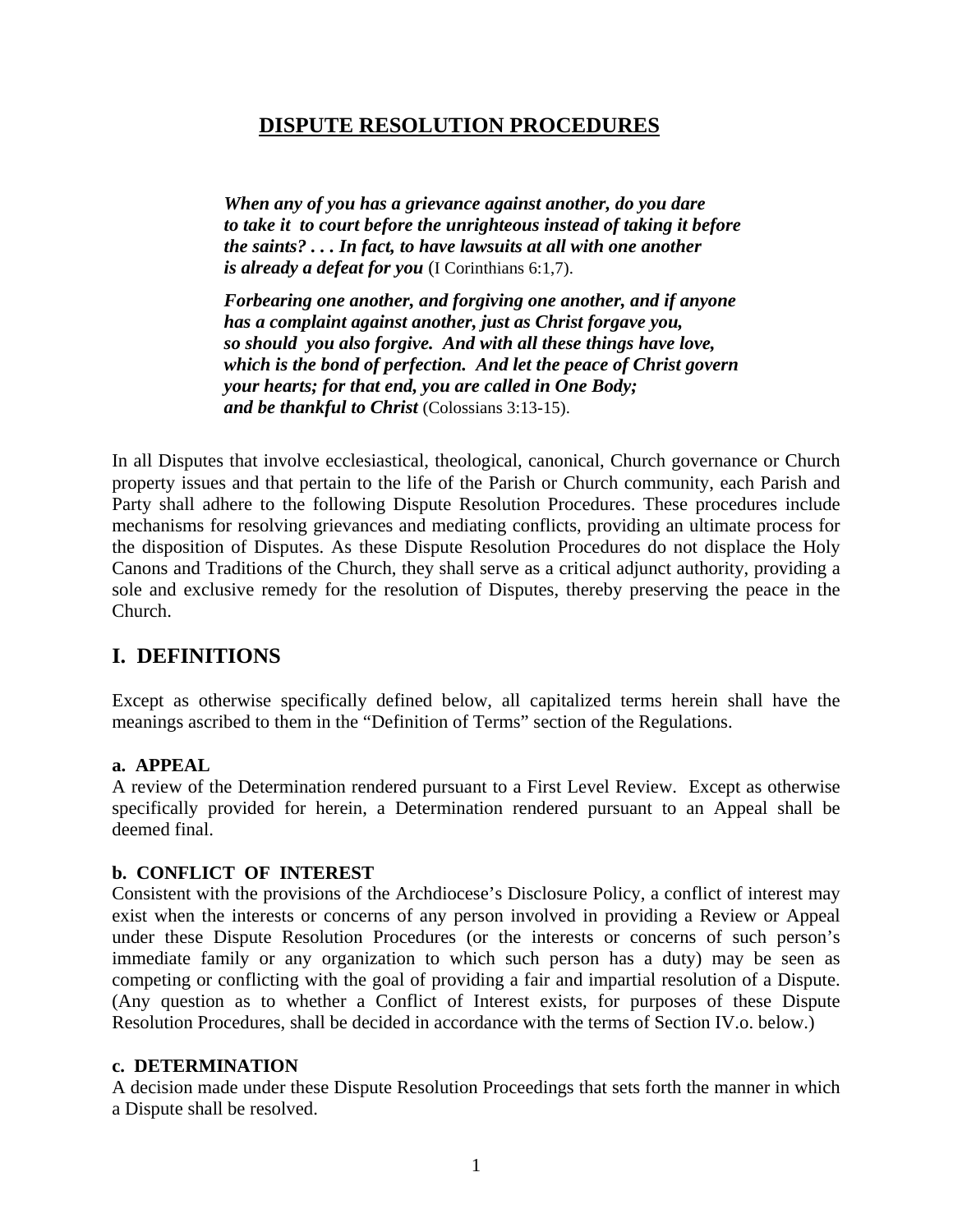### **d. DIRECT JURISDICTION**

The authority to directly review and render a final determination regarding a Dispute.

## **e. DISPUTE**

Any grievance, conflict, disagreement or dispute between or among Parties that requires mediation or resolution and that involves ecclesiastical, theological, canonical, Church governance or Church property issues and that pertains to the life of the Parish or Church community. (Any question as to whether a matter constitutes a Dispute, for purposes of these Dispute Resolution Procedures, shall be decided in accordance with the terms of Section IV.m. below.)

## **f. DISPUTE RESOLUTION PROCEDURES**

The processes and procedures for addressing, mediating and resolving Disputes, as described herein.

## **g. FIRST LEVEL REVIEW**

An initial review of a Dispute, as specifically designated herein.

## **h. LOCAL COUNCIL DISPUTE RESOLUTION PANEL**

A three-person panel appointed by the respective Hierarch from among the members of the respective Direct Archdiocesan District/Metropolis Council ("Local Council"), to serve during the term of the Local Council, and to have the authority to hear and resolve Disputes as set forth in these Dispute Resolution Procedures. Such panel shall include, as voting members, one Priest and two lay persons (one of whom shall, preferably, be an attorney). The Chancellor of the respective Archdiocesan District/Metropolis shall serve, ex officio, as a non-voting member of the panel. The Chair of the panel shall be appointed by the respective Hierarch. No person with a Conflict of Interest may serve as a member of the panel; in the event of a Conflict of Interest with respect to a specific Dispute, the respective Hierarch shall appoint a person to serve, for that specific Dispute, in the place of the panel member with the conflict.

#### **i. PARISHIONER**

A person baptized and/or chrismated according to the rites of the Orthodox Church, as specified in Part Three, Chapter One, Article 18 of the Regulations. For purposes of these Dispute Resolution Procedures, the term shall include all such persons who are or have been a part of the Archdiocese, whether or not they are in "good standing" in any Parish. The term Parishioner shall also include, for purposes of these Dispute Resolution Procedures, a member of a Parish Council.

#### **j. PARTY**

Any person(s) and/or entity(ies) engaged in a Dispute under these Dispute Resolution Procedures.

#### **k. REVIEW**

A review of a matter (other than an Appeal) provided for under these Dispute Resolution Procedures.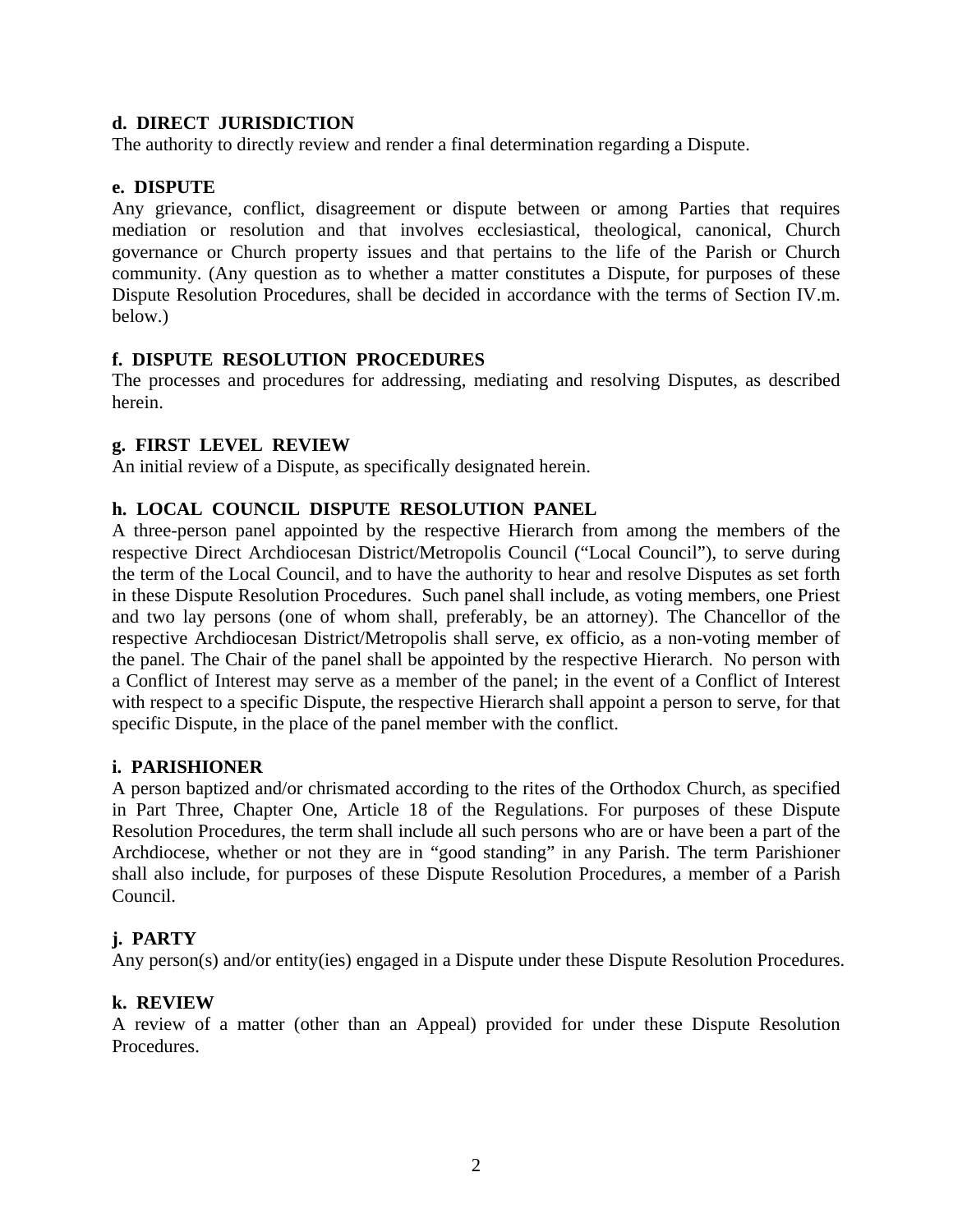# **II. DISPUTE RESOLUTION PROCESS**

# **a. Disputes relating to two or more Parishioners (within the same Parish or within two or more Parishes in the same Archdiocesan District/Metropolis)**

1. In the event of a Dispute between two or more Parishioners (within the same Parish or within two or more Parishes in the same Archdiocesan District/Metropolis), the Parishioners shall meet, in good faith, with the Priest(s) of the applicable Parish(es), who shall attempt to resolve the Dispute in a pastoral manner.

2. If the Dispute remains unresolved:

(a) and the Parishioners are from the same Parish, the matter shall be submitted to the Executive Committee of the Parish Council (or, if no Executive Committee exists, to the officers of the Parish Council and the Priest) for a First Level Review and Determination. (For purposes of this Section II.a.2.(a), the Priest shall be considered a member of the Executive Committee/officers of the Parish Council.) No Parish Council member with a Conflict of Interest may participate in the resolution of the Dispute.

(b) and involves Parishioners of different Parishes (within the same Archdiocesan District/Metropolis), the Dispute shall be submitted to the Local Council Dispute Resolution Panel for a First Level Review and Determination.

3. A Parishioner dissatisfied with the Determination of the Executive Committee (or officers) of the Parish Council or, if applicable, the Local Council Dispute Resolution Panel, may submit an Appeal to the respective Hierarch. The Determination of the Hierarch shall be final.

## **b. Disputes (within the same Archdiocesan District/Metropolis) relating to two or more Priests; two or more Parishes; a Priest and a Parishioner; a Priest and a Parish Council; or a Priest and a Parish Assembly**

1. Disputes involving: (a) two or more Priests; (b) two or more Parishes; (c) a Priest and a Parishioner; (d) a Priest and a Parish Council; or (e) a Priest and a Parish Assembly, within the same Archdiocesan District/Metropolis, shall be under the Direct Jurisdiction of the respective Hierarch and his Determination shall be final. (In reaching a Determination, the respective Hierarch may seek assistance as set forth in Sections IV.c. and IV.f. below.)

2. Disputes involving Priests, Parishes, Parish Councils and/or Parish Assemblies under the jurisdiction of two or more Hierarchs shall be under the Direct Jurisdiction of the Eparchial Synod and its Determination shall be final.

3. In no event shall any Dispute included under this Section II.b. be submitted to a Parish Council or to a Parish Assembly for consideration.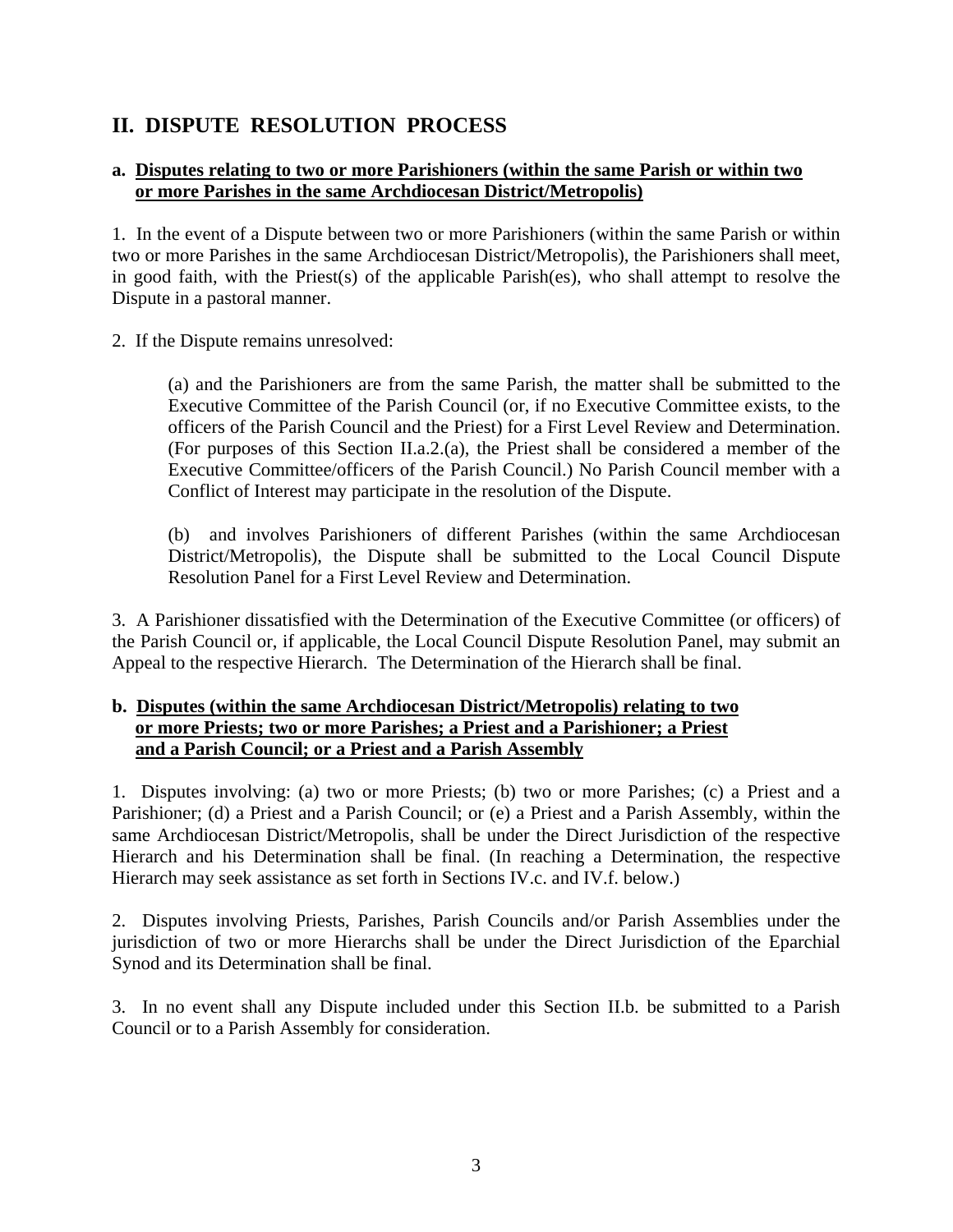# **c. Disputes relating to a Parishioner and a Parish Council or to a Parishioner and a Parish Assembly**

1. In the event of a Dispute between (a) a Parishioner and a Parish Council; or between (b) a Parishioner and a Parish Assembly, the Parties shall meet, in good faith, with the Priest, who shall attempt to resolve the Dispute in a pastoral manner.

2. If the Dispute remains unresolved, the matter shall be submitted to the Chancellor of the respective Archdiocesan District/Metropolis for a First Level Review and Determination.

3. A Party dissatisfied with the Chancellor's Determination may request an Appeal to the Local Council Dispute Resolution Panel.

4. The recommendation of the Local Council Dispute Resolution Panel shall be forwarded to the respective Hierarch for his Review and approval. The recommendation of the Local Council Dispute Resolution Panel shall be considered a final Determination unless the respective Hierarch determines, in his sole discretion, within sixty (60) days of the date he receives the recommendation of the Local Council Dispute Resolution Panel, that further review is warranted. In such event, a further Appeal shall be conducted directly by the Hierarch and his Determination shall be final. (Without limiting any other provisions of these Dispute Resolution Procedures, the Hierarch may take into account all information previously provided to the Local Council Dispute Resolution Panel, as well as any additional information deemed relevant by the Hierarch in his sole discretion.)

# **d. Other Disputes**

Disputes not addressed in either these Dispute Resolution Procedures or otherwise in the Regulations shall be under the Direct Jurisdiction of the respective Hierarch and his Determination shall be final, provided that any Dispute involving more than one Archdiocesan District/Metropolis shall be under the Direct Jurisdiction of the Eparchial Synod.

#### **e. Spiritual Court Proceedings**

Nothing herein shall limit or prohibit a Hierarch or the Eparchial Synod, in his/its sole discretion, from convening a Spiritual Court(s), for any reason, in accordance with the Holy Canons and Traditions of the Church and the provisions of the Charter. Nothing in these Dispute Resolution Procedures shall be deemed to affect, in any way, the jurisdiction or actions of a Spiritual Court.

# **III. DISPUTES INVOLVING HIERARCHS / CHANCELLORS**

# **a. Disputes Involving Chancellors**

All Disputes involving a Chancellor, acting in his capacity as Chancellor of an Archdiocesan District/Metropolis, shall be under the Direct Jurisdiction of the respective Hierarch.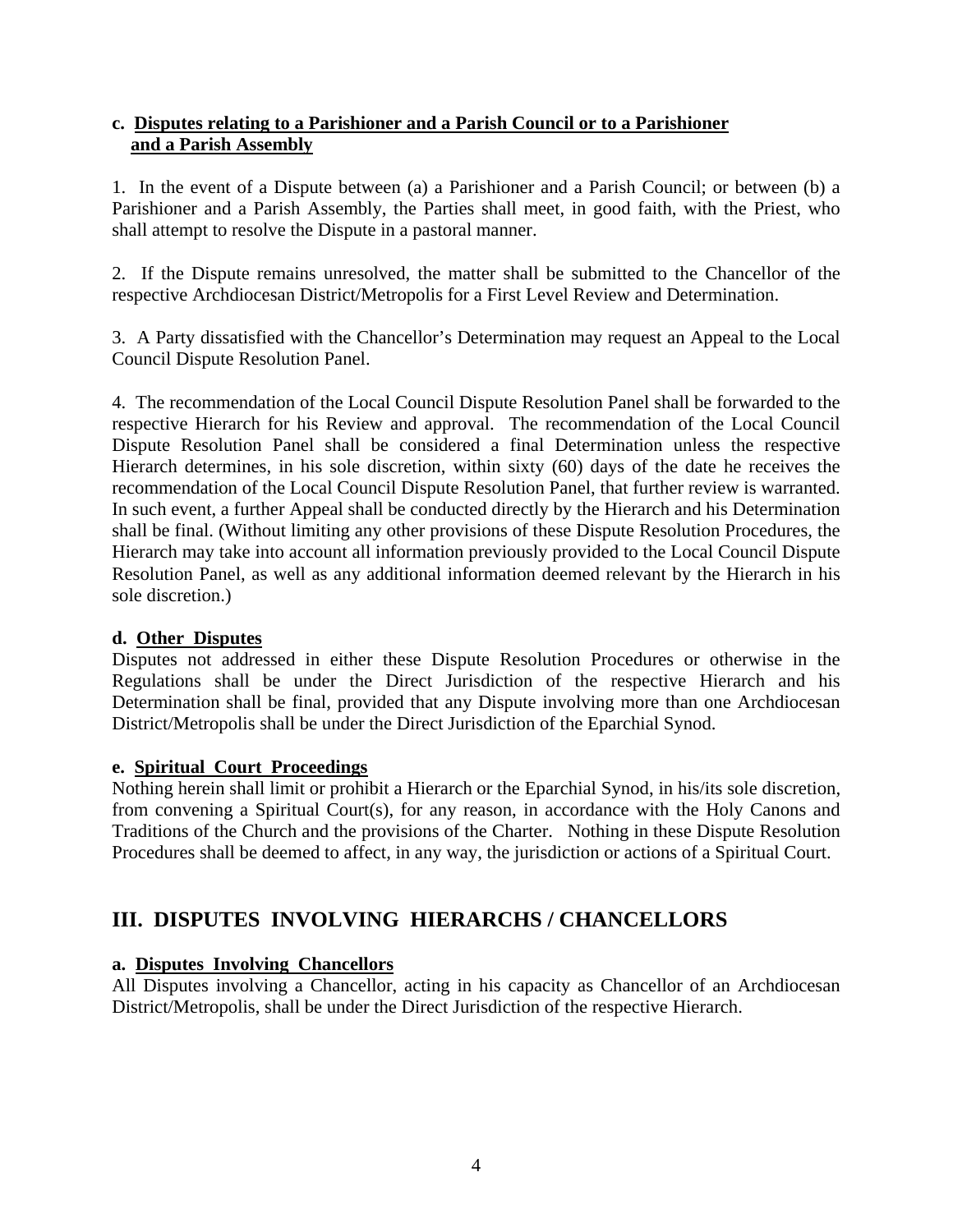## **b. Disputes Involving Hierarchs**

Notwithstanding anything to the contrary herein, and except as set forth in Section III.a. above and Section III.c. below, all Disputes involving a Hierarch shall be under the Direct Jurisdiction of, and addressed by, the Eparchial Synod, in accordance with the provisions of Canon law.

**c.** Subject to canonical tradition, in the event that the service of a Priest in a Parish is interrupted for any reason and he cannot be or is not reassigned by the respective Hierarch, the Priest shall have the right to request that the matter be heard by the Synodal Committee on Clergy Affairs, which committee shall be convened to hear the case and to seek to mediate a resolution. The Synodal Committee on Clergy Affairs shall be chaired by a Metropolitan (other than the Hierarch involved in the matter) and shall also include five (5) Priests, two (2) of whom shall be chosen by the Hierarch involved in the matter, and three (3) of whom shall be chosen by the Eparchial Synod from among clergy serving in a Metropolis/Archdiocesan District other than the one in which the Priest involved in the matter is located. The Synodal Committee on Clergy Affairs shall meet and review the matter and provide a recommendation to the Synod within sixty (60) days of the date the request is submitted to the committee. In the event of the dismissal of a Priest for canonical reasons, the rules of Spiritual Court shall apply in accordance with canonical tradition, the Charter and these Regulations.

# **IV. RULES OF PROCEDURE**

Reviews conducted under these Dispute Resolution Procedures shall be conducted in accordance with the Holy Canons and Traditions of the Church. Formal rules of secular courts shall not apply. However, without limiting any other provision of these Dispute Resolution Procedures, the following rules shall be followed, except as may be specified otherwise by the Hierarch of the respective Archdiocesan District/Metropolis.

# **a. Process for Requesting a Review**

A request by a Party for a Review or Appeal under these Dispute Resolution Procedures shall: (a) be made in writing to the person(s)/entity before whom the Review or Appeal is sought; (b) include a copy to the Chancellor of the respective Archdiocesan District/Metropolis; (c) be signed by the Party making the request; and (d) include a summary of the issue to be reviewed and/or the Determination to be appealed (together with any relevant documentation). Any request for an Appeal must be submitted, in accordance with the above requirements, within sixty (60) days of the date the underlying Determination was received by the Party requesting the Appeal.

#### **b. Eparchial Synod/ Hierarch/ Chancellor Right to Initiate a Review/ Appeal**

Notwithstanding the provisions of Section IV.a. above, the Synod or a Hierarch or Chancellor of the respective Archdiocesan District/Metropolis may, in its/his sole discretion, invoke these Dispute Resolution Procedures with respect to a specific Dispute, even if no request for a Review/Appeal under these Dispute Resolution Procedures is received from the affected Parties. In such event, the Synod/Hierarch/Chancellor shall notify the affected Parties, in writing, that the Dispute Resolution Procedures are being invoked and shall provide them with a copy of the Dispute Resolution Procedures.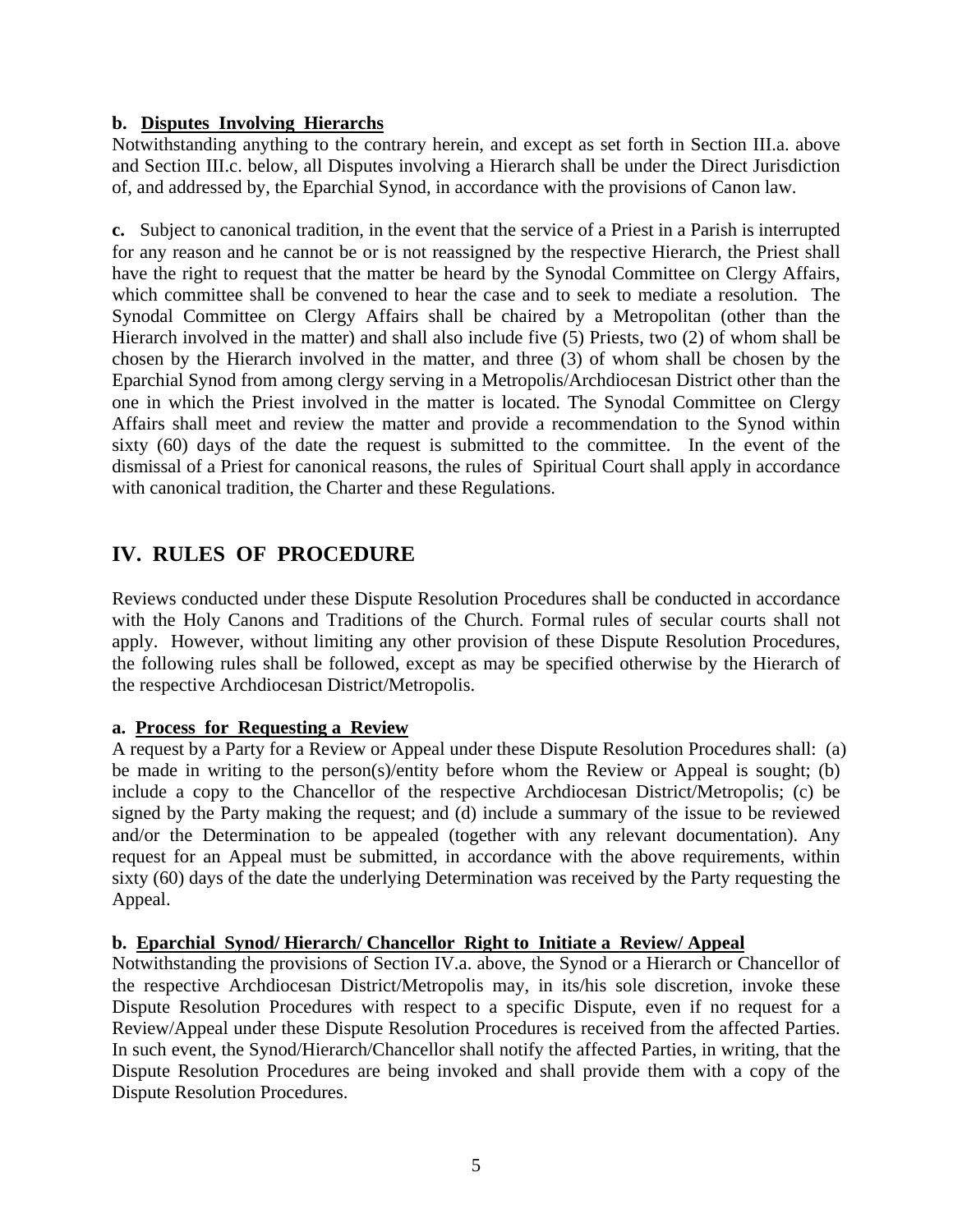## **c. Eparchial Synod/ Hierarch/ Chancellor Right to Appoint Representatives**

The Eparchial Synod, a Hierarch or a Chancellor involved in providing a Review/Appeal may, at its/his sole discretion, appoint one or more representatives, panels or committees to assist in the review and resolution of a Dispute. A Hierarch may appoint the Chancellor of the respective Archdiocesan District/Metropolis as his designee to assist in the resolution of any matters under the Direct Jurisdiction of the Hierarch. The Eparchial Synod may designate one or more of its members to render a Determination on its behalf.

## **d. De Novo Review**

All Reviews/Appeals shall be conducted on a de novo (new review) basis.

## **e. Evidence/ Format of Review / Witnesses**

No formal rules of evidence shall apply to these Dispute Resolution Procedures. The person(s) or entity responsible for conducting a Review or Appeal under these procedures may prescribe the agenda/format of the Review/Appeal and may allow such evidence and other information as they/it deem relevant to be introduced by the Parties. Such responsible person(s) or entity shall have the sole right to disallow the introduction of evidence/information if they/it deems the evidence/information to be irrelevant to the issue under review/appeal and may also determine whether witnesses, in addition to the Parties, may present evidence or other information.

#### **f. Expert and Technical Assistance**

Any person(s) or entity (including, but not limited to, the Eparchial Synod, a Hierarch, a Chancellor, a Local Council Dispute Resolution Panel or an Executive Committee (or officers if there is no Executive Committee) of a Parish Council) charged with conducting a Review/Appeal under these Dispute Resolution Procedures may call upon experts and technical and other advisors to assist in the resolution of the Dispute. (These may include, but shall not be limited to, legal counsel, financial auditors and accountants.) Parties shall be required to disclose to such experts/advisors all information reasonably requested by the experts/advisors.

#### **g. Recordings of Proceedings / Privacy of Deliberations**

Except as may be prohibited by applicable law, recorded or stenographic records of testimony or evidence provided under these Dispute Resolution Procedures may be made, at the sole discretion of the person(s) or entity responsible for conducting a Review or Appeal, provided that all Parties shall be advised of the recording. Notwithstanding the foregoing, no recording shall be made of the deliberations of any person(s) or entity responsible for rendering a Determination. All such deliberations shall be conducted in private. The affected Parties shall not be present and the deliberations shall include only the persons specified in these Dispute Resolution Procedures as being responsible for rendering a Determination (and, as may be necessary, such representatives/experts/advisors as are specified in Sections IV.c. and IV.f. above).

#### **h. Majority Vote/Quorum**

All Determinations made by an Executive Committee (or officers if no Executive Committee) of a Parish Council, Local Council Dispute Resolution Panel or other committee/panel that may be appointed under these Dispute Resolution Procedures shall be made by a majority vote of members present and voting. No Determination may be rendered unless a quorum of, as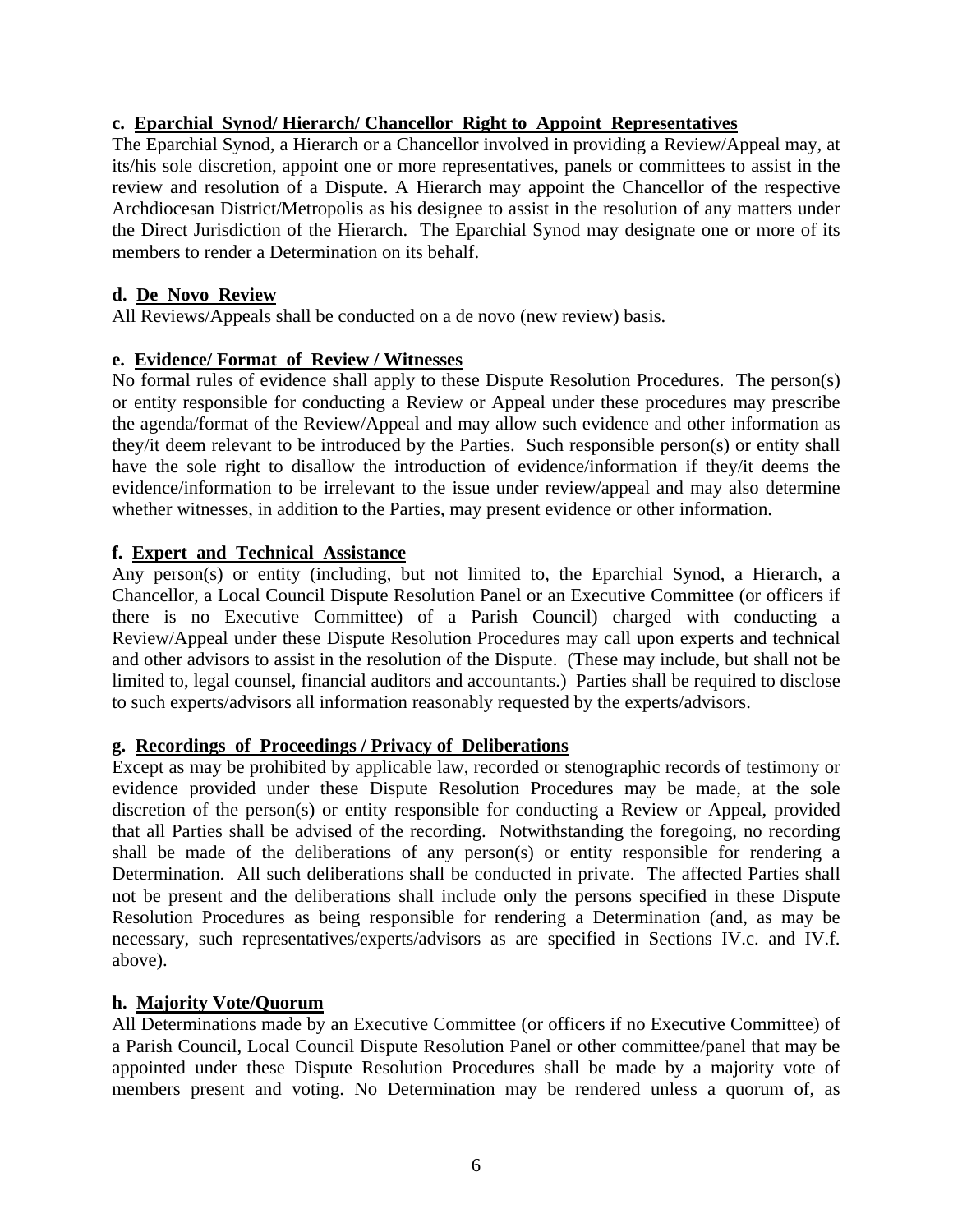applicable: (a) at least seventy five percent (75%) of the Executive Committee (or officers if no Executive Committee) of a Parish Council; or (b) one hundred percent (100%) of a Local Council Dispute Resolution Panel or other applicable committee/panel is present during the Review/Appeal proceedings.)

# **i. Language Needs**

In conducting all Reviews/Appeals under these Dispute Resolution Procedures, reasonable efforts shall be made to accommodate the language needs of the Parties.

# **j. Representation of Parties**

Except as may be specifically approved otherwise, in advance, in the sole discretion of the person(s)/entity providing the Review/Appeal, a Party must represent himself/herself in any proceedings taking place under these Dispute Resolution Procedures and may not be accompanied by any advocate, representative or other individual.

# **k. Location of Review/Appeal**

It shall be at the sole discretion of the person(s)/entity providing the Review/Appeal to determine whether: (a) proceedings will take place in person or telephonically; and (b) whether any specific Party must present its case in person (or telephonically) or whether it may present its case (together with relevant evidence/documentation) in writing. In the event that one or more Parties is required to attend a Review/Appeal in person, reasonable efforts shall be made to provide the Review/Appeal in a geographic location that is acceptable to all Parties involved. However, no travel or other reimbursement shall be made to any Party as a result of expenses incurred under these Dispute Resolution Procedures. (To the extent that travel is required, the person(s) or entity charged with conducting the Review/Appeal under these Dispute Resolution Procedures shall be entitled to reimbursement for reasonable travel expenses.)

# **l. Communication of Determinations**

All Determinations made under these Dispute Resolution Procedures shall be: (a) in writing; (b) signed by the person(s) or entity rendering the Determination; and (c) provided to all affected Parties and to the Chancellor and Hierarch of the respective Archdiocesan District/Metropolis. In addition, a copy of all Determinations rendered by a Local Council Dispute Resolution Panel shall be forwarded by the respective Hierarch to the Eparchial Synod.

# **m. Determination of Whether a Dispute Exists**

Any question as to whether a matter constitutes a Dispute, for purposes of these Dispute Resolution Procedures, shall be decided by the person(s) or entity charged, hereunder, with providing the First Level Review (or having Direct Jurisdiction) of the applicable matter and, in the event of continued disagreement, by the respective Hierarch, whose decision shall be final.

# **n. Decision of Whether a Review/Appeal Will Be Granted**

Except as may be required otherwise by the respective Hierarch, in the event that a request for a Review/Appeal is denied under this Section IV.n., or, in the event that no response to a request for a Review/Appeal is issued within sixty (60) days after the request is received, the most recent prior Determination (if any) shall stand as the final Determination on the matter.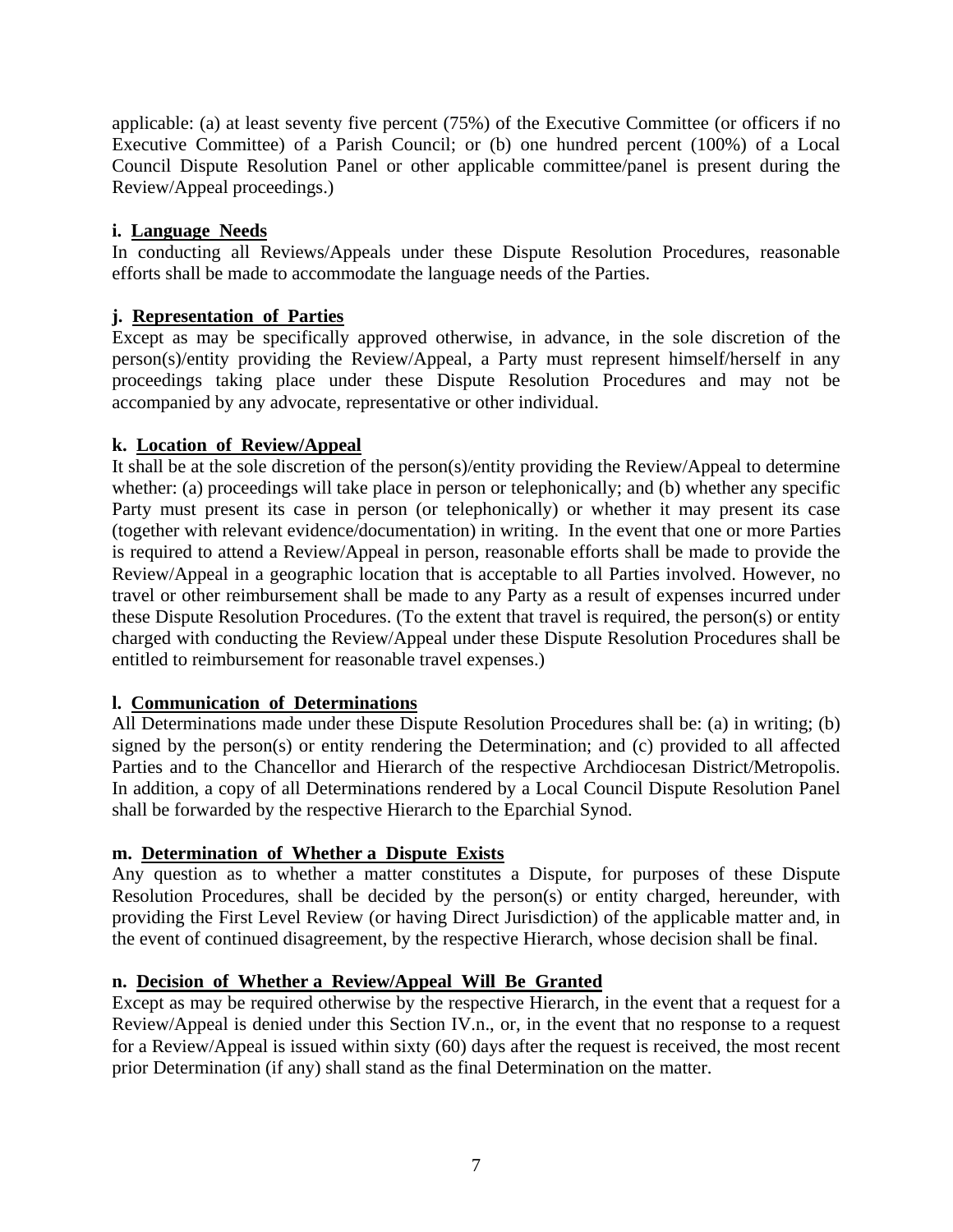## **o. Determination of Whether a Conflict of Interest Exists**

Any question as to whether a Conflict of Interest exists, for purposes of these Dispute Resolution Procedures, shall be decided by the respective Hierarch, whose decision shall be final.

## **p. Confidentiality**

Unless confidentiality is expressly waived in writing by the Parties, any person or Party involved in any proceeding under these Dispute Resolution Procedures shall keep these matters confidential and shall not disclose, in whole or in part, any record, testimony, evidence, information or material obtained or generated by or through this process, except as necessary to consult with experts/advisors, prepare for a Review or Appeal, or to administer these Dispute Resolution Procedures. Final written Determinations rendered by the Eparchial Synod, a Hierarch, a Chancellor, a Local Council Dispute Resolution Panel or an Executive Committee (or officers if there is no Executive Committee) of a Parish Council, shall be published only to the Parties involved and to the Eparchial Synod, Hierarch and Chancellor as set forth in Section IV.i. above. A final Determination (either in whole or in part), or a summary of a final Determination, may be made public only upon the express waiver of confidentiality given by the Parties as set forth above, or upon the express written authorization of the Eparchial Synod or Hierarch.

#### **q. Enforcement**

Nothing herein shall be deemed to preclude the respective Hierarch or Eparchial Synod from taking all reasonable steps to enforce Determinations rendered under these Dispute Resolution Procedures.

#### **r. Fees and Costs**

Parties shall generally be responsible for their own expenses involved in the application of these Dispute Resolution Procedures. However, because each situation is unique, the respective Hierarch shall have the discretion to apply an equitable distribution of fees and costs on a case by case basis.

# **V. INCONSISTENCY AND WAIVER OF PROVISIONS**

a. Notwithstanding anything to the contrary contained herein, all Disputes involving the removal of a Parish Council member(s) shall be subject to the provisions of Part Three, Chapter Two, Articles 24-26 and Part Two, Article 10 of the Regulations.

b. Notwithstanding anything to the contrary contained herein, all Disputes involving the assignment of a Priest and related matters shall be subject to the provisions of Part Two, Article 10 and Part Three, Chapter One, Article 17, of the Regulations and Section III.c. above.

c. Except as specified otherwise herein, in the event of an inconsistency between these Dispute Resolution Procedures and other provisions of the Regulations (e.g., provisions related to removal of a Parish Council member), the terms of such other provisions shall govern.